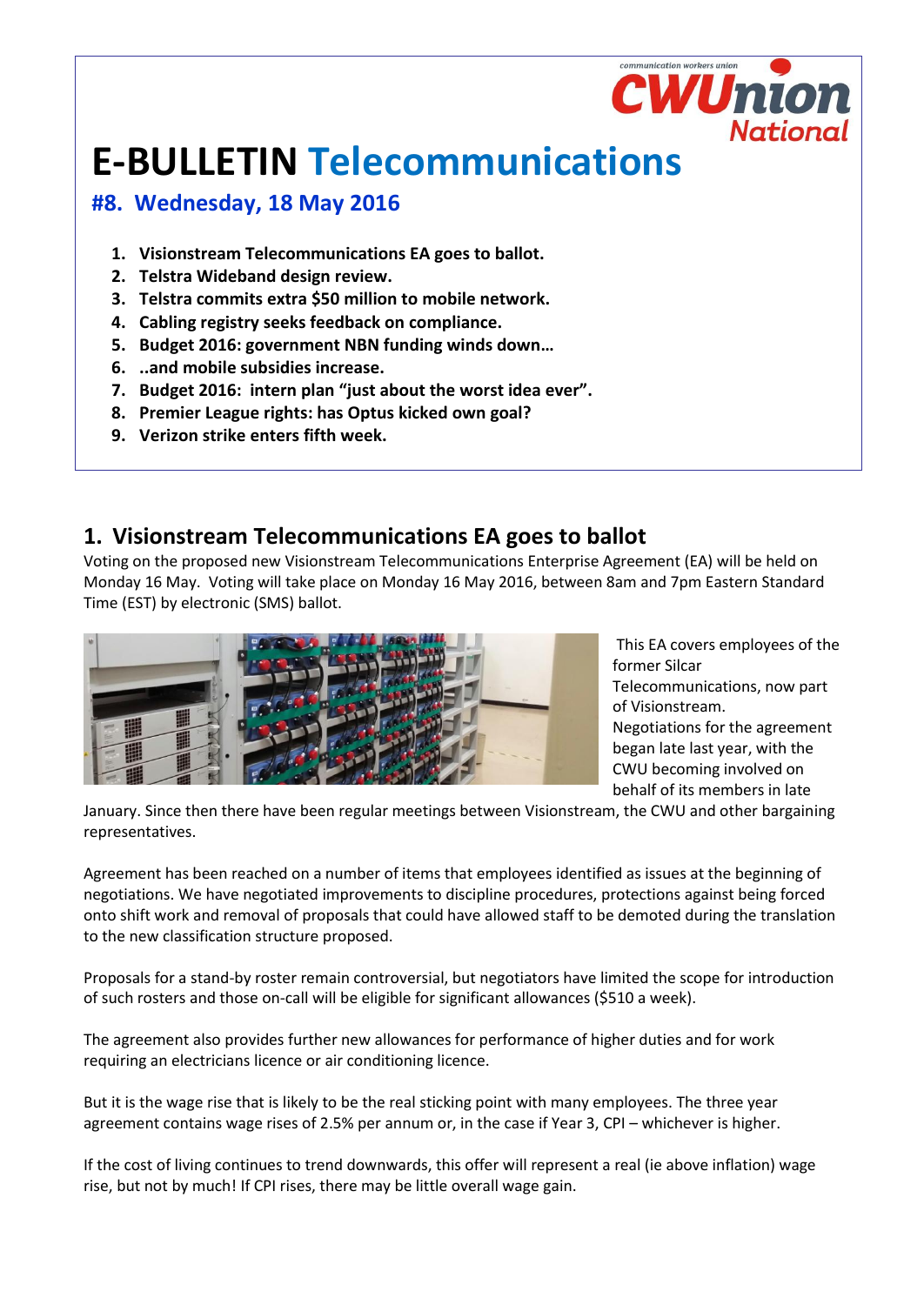The CWU considers that the wage offer does not do justice to the value that these employees create for the company. However, members and other employees will now have to decide whether, overall, the agreement will provide acceptable conditions and protections over the next 3 years.

# **2. Telstra Wideband design review**

The CWU expects to meet with Telstra during the week beginning Monday 16 May to discuss further management's recent review of bandings in Wideband design.

Over the last two weeks, the CWU has been surveying members in order to get a better understanding of what Telstra's review is going to mean for members, both now and in the future.

We are focussing, in the first instance, on members who are employed in the five support roles identified by Telstra which range from TW9 to CFW4. In particular, we need to know whether staff who have been consistently performing higher duties on a long term basis have been reclassified at the higher level.

We also need to hear from members who believe they have not been correctly banded during this exercise and/or think that their new "Success Profile" does not reflect the work they actually do.



If you have not filled out a questionnaire yet, please contact your state branch at [cwuwa@iinet.net.au](mailto:cwuwa@iinet.net.au)

#### **3. Telstra commits extra \$50m to mobile network**

Telstra will spend a further \$50 million on mobile network monitoring and management in response to the series of outages in recent months.

The spend commitment comes at the end of a review of network performance carried out by IT and tech solutions provider, Tech Mahindra, together with Telstra's vendor partners. It was announced at Telstra's Investor Day briefing on 2 May.



\$25 million will be spent on new traffic monitoring systems and a further \$25 million on network upgrades to add capacity for reregistration and reconnection procedures.

Telstra has said that during the outages, the impacts of original network failures were amplified by congestion, when thousands of customers attempted to reconnect with the network at the same time.

Despite the network failures, Tech Mahindra executive consultant, David Williamson, told the Investor Day audience that Telstra's

network was one of the few that could be really described as world class. That was based, he said, on the quality of its spectrum, its vendor relationships AND its "in-house capabilities".

The E-bulletin assumes "in-house capabilities" means staff – in-house, on shore staff, not outsourced, off shore staff.

#### Is Telstra listening?

# **4. Cabling registry seeks feedback on compliance**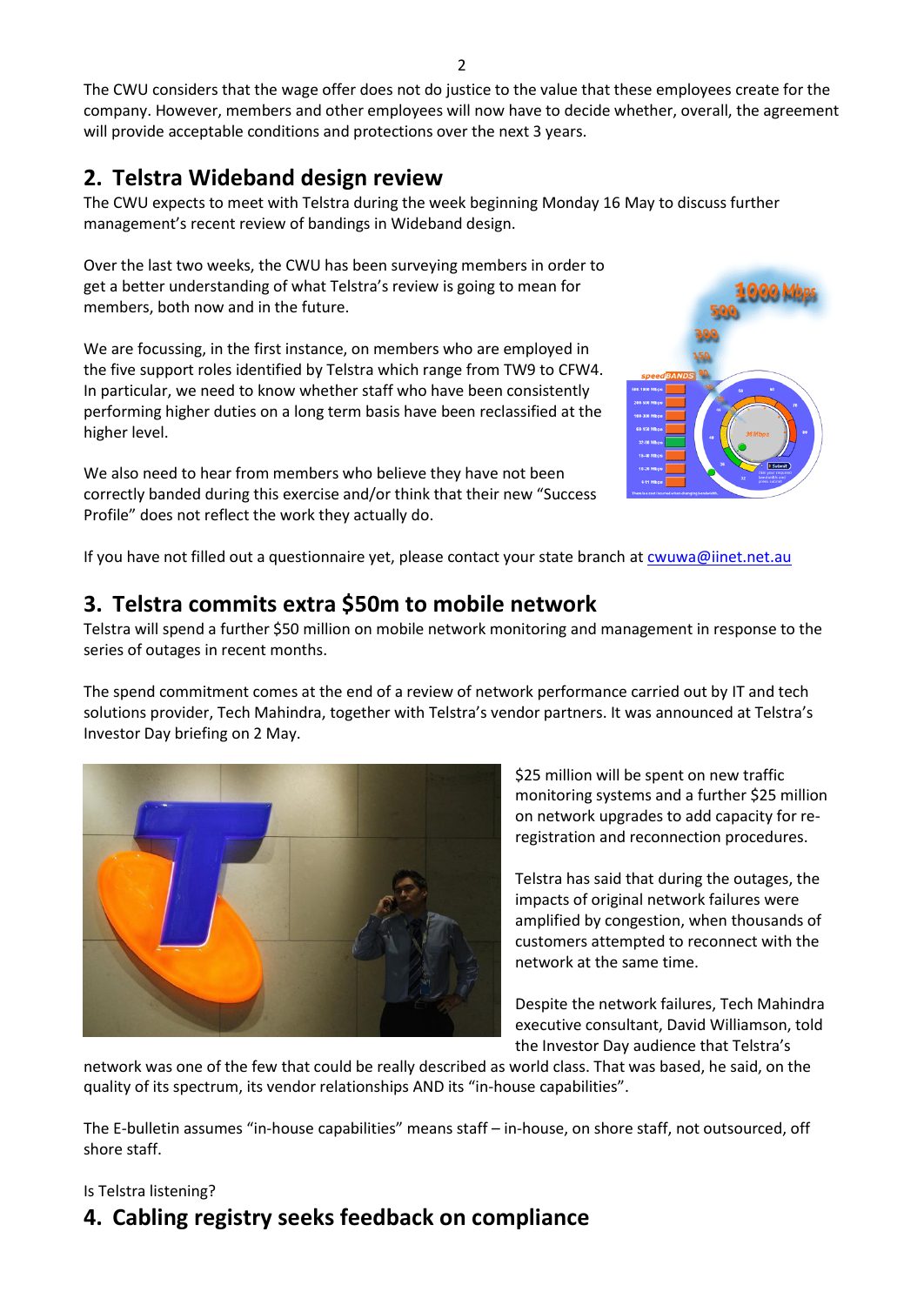The CWU has been contacted by TITAB Australia in relation to customer cabling compliance issues.

TITAB Australia is one of three organisations which are accredited by the Australian Communications and Media Authority (ACMA) to register customer cabling workers under the Cabling Provider Rules. It also provides advice to ACMA about compliance with the Rules in order to assist ACMA target its auditing activities.

TITAB is seeking feedback from industry on current levels of compliance in the areas below:

- separation
- earthing
- distributors and record keeping
- non-use of TCA 1 forms
- non-compliant products/cable
- cabler registration and lack of mandated endorsements.



E-bulletin readers who have information that might be useful to TITAB should send it through to the CWU at [cwuwa@iinet.net.au.](mailto:cwuwa@iinet.net.au)

#### **5. Budget 2016: government NBN funding winds down …**

Direct government equity injections into the NBN will come to an end with the \$8.8 billion allocation in this year's federal budget. In line with the projections in the nbn 2016 Corporate Plan, new sources of funding will have to be found by mid- 2017.

It has always been the policy of both major political parties that the NBN be funded by a mixture of debt and equity, with the Coalition's NBN policy capping government equity at \$29.5 billion – slightly higher than the \$27.5 billion figure under Labor.



The budget papers confirm that nbn may need to raise nearly as much again – between \$16.6 billion and \$26.5 billion – to complete the build.

The question facing government will be whether such funds will be forthcoming, given the uncertain finances of the project.

It is widely expected that some form of government guarantee will have to underpin the debt raising if it is to be successful. Meanwhile

the budget flags the possible need to provide further interim funding for the project should the debt raising exercise not proceed smoothly.

2017 is shaping up as a year when the financial challenges facing the NBN project – as opposed to the technological and logistic ones – will take centre stage. Those challenges will present a major –and no doubt unwelcome – test of whichever party takes office after the coming election.

#### **6. ..and mobile subsidies increase**

While signalling the end of Commonwealth government equity funding of the NBN, the 2016 federal budget commits the government to outlaying \$77 million for the Mobile Blackspots Programme this coming financial year.

This represents the balance of the \$100 million allocated under Round 1 of the programme, with \$23 million already allocated in the 2015/6 budget. Round 1 will see 499 new mobile base stations rolled out by Telstra (429) and Vodafone (70) over a 3 year period.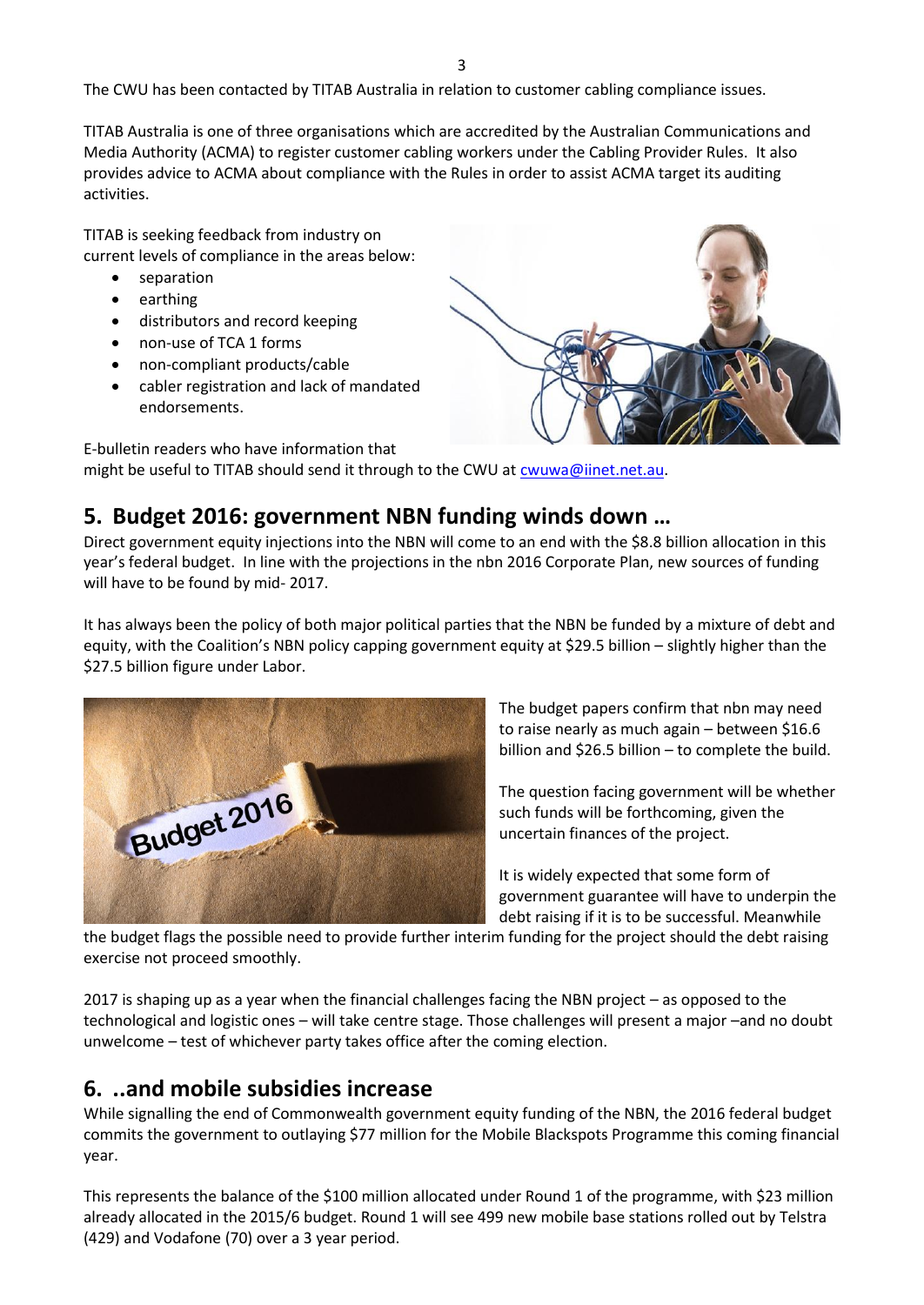The roll-out is being co-funded by the Commonwealth, Telstra and Vodafone and state governments. Some \$1.7 million has also been provided by local governments, businesses and community organisations.

The provision of mobile services to all Australians does not currently form part of the Universal Service Obligation (USO), despite the growing centrality of this mode of communication to both social and commercial life.



This could change, depending on the outcomes of the USO Review to be conducted by the Productivity Commission. In the meantime, however, the Blackspots Programme is generally regarded as one of the more successful initiatives taken by government to address market failure in the telecommunications area.

A further \$60 million has been committed by the Commonwealth for round 2 of the programme, with applications due from mobile network operators and infrastructure providers by 14 June 2016.

## **7. Budget 2016: intern plan "just about the worst idea ever"**

Unions say that the Coalition government's internship scheme, announced in the federal budget, is "just about the worst idea ever."



Without safeguards, they say, it will simply be a job destruction, not a job creation, plan.

Under the PaTH scheme, employers would be paid \$1,000 by the government (ie the taxpayer) to take on young job seekers.

The employer wouldn't have to pay any wages and if the "interns" worked 25 hours in a week, they would be given \$200 (\$4 an hour) by the government on top of their Newstart allowance.

The minimum wage is currently \$17.29 per hour, saving business a total of \$432.25 for 25 hours work per week per employee.

So why take on an entry level employee when you can have access to a pool of free labour as part of a taxpayer funded young worker exploitation scheme?

"Subsiding long term unemployed to perform low skilled work in supermarkets is not a plan to create, real lasting jobs," says ACTU Secretary Dave Oliver.

"The government should be investing in TAFE, higher education and apprenticeships - but these have all been cut."

#### **8. Premier League rights: has Optus kicked own goal?**

Optus has announced its offerings for English Premier League (EPL) viewers - and footy fans are hopping mad.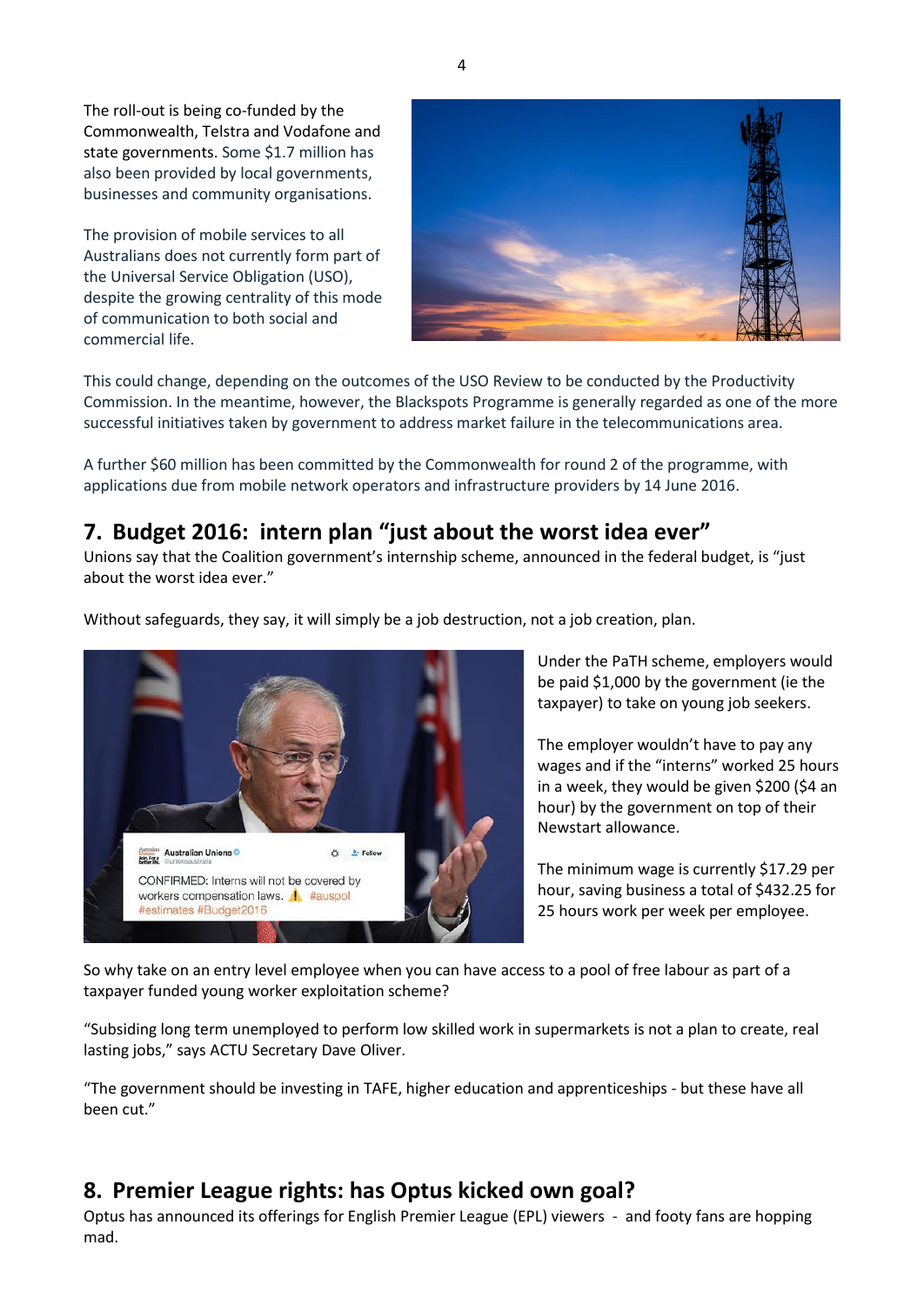Optus acquired the EPL rights last year, at considerable expense, as part of a strategy to diversify its service offerings. EPL viewers, who had previously been able to watch EPL games as part of Foxtel's sports package, had hoped that the rights change would only mean they would now have to pay Optus a fee to view the game.

Not so. Optus is only offering EPL access as part of a service bundle.

You can watch the Premier League for free - if you are already on an Optus plan of more than \$85 per month.

You can also watch it for as little as \$15 per month - as long as you already have a



\$15 dollars a month? Only through streaming? Are you having a laugh? Might as well sell it back to your rivals.

postpaid mobile, mobile broadband or home (ie fixed) broadband subscription.

But you can't watch it through a stand-alone EPL subscription.

This makes sense from Optus' perspective. Having paid big dollars to outbid Foxtel for the EPL rights – reportedly three times the price of the previous Foxtel deal - it now needs to use the EPL "bait" to draw more customers onto its networks. But from the point of view of non-Optus customers, this is a kind of blackmail.



And for those currently locked in to plans with other mobile and broadband service providers there is the prospect of having to pay twice to be able to watch the footy.

ی انتی

Social media has been alight with complaints from EPL fans.

And consumer watchdog, Choice magazine,

claimed it would be cheaper to fly to London to watch a game that to take up the Optus offerings.

Optus cannot afford to get this one wrong – and neither can its employees who have already been hit with one round of redundancies driven in large part by the expenses associated with Optus' sports strategies.

Actual consumer response will become clearer when pre-ordering for the service opens later this month. But Optus will need to remain open to alternative pricing strategies should the current negative reaction prove to be sustained and widespread.

#### **9. Verizon strike enters fifth week**

Workers at US telecommunications giant, Verizon, have now been on strike for over a month in pursuit of job security, fair working conditions and decent wages and benefits.

On April 13, some 39,000 members of the Communication Workers of America (CWA) and the International Brotherhood of Electrical Workers (IBEW) walked off the job after negotiations for a new agreement reached a stalemate.

One of the key issues of the strike is the ongoing offshoring of call centre jobs and the impact of such moves on local US communities.